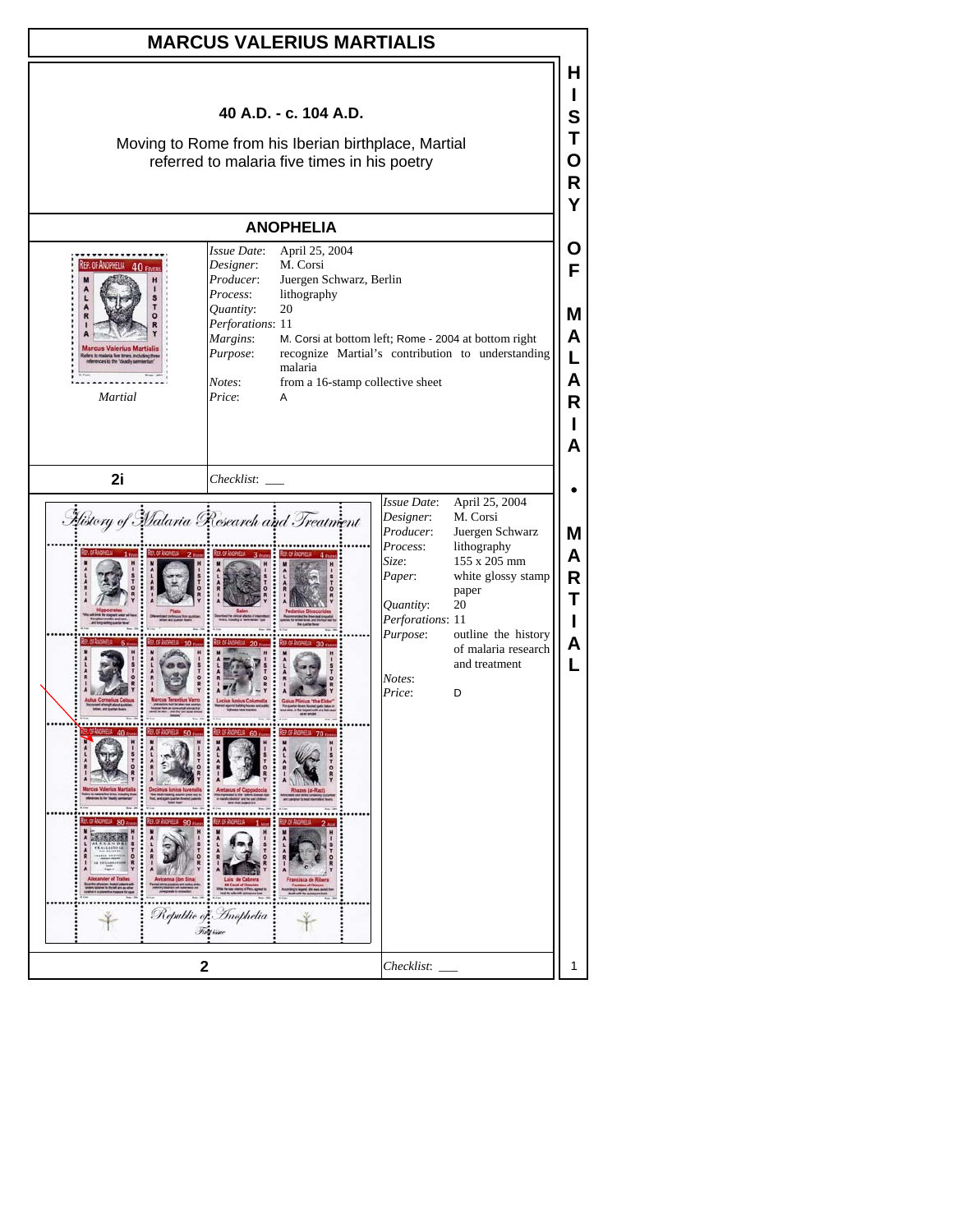| <b>MARCUS VALERIUS MARTIALIS</b>                                            |                                                                                                                                                                            |                                                                                                                                               |  |  |  |  |  |  |
|-----------------------------------------------------------------------------|----------------------------------------------------------------------------------------------------------------------------------------------------------------------------|-----------------------------------------------------------------------------------------------------------------------------------------------|--|--|--|--|--|--|
| Н<br>I<br>S<br>Τ<br>$\mathbf O$<br>${\sf R}$                                | REP. OF ANOPHELIA 40 FEVERS<br>Quantity:<br>H<br>Notes:<br>п<br>s<br>L<br>Price:<br>T<br>A<br>$\bullet$<br>R<br>R<br><b>Marcus Valerius Martialis</b><br><b>IFS TO TTU</b> | Description: as 2i: imperforate<br>20<br>A                                                                                                    |  |  |  |  |  |  |
| Y                                                                           | 2ii<br>Checklist:                                                                                                                                                          |                                                                                                                                               |  |  |  |  |  |  |
| O<br>F<br>M<br>A<br>L<br>$\boldsymbol{\mathsf{A}}$<br>$\mathsf R$<br>I<br>A | History of Malaria Research and Treatment                                                                                                                                  | Quantity: 5<br>Notes:<br>as #2: imperforate<br>Price:<br>D                                                                                    |  |  |  |  |  |  |
| M<br>A                                                                      | Republic of Anophelia<br><b>The Same</b>                                                                                                                                   |                                                                                                                                               |  |  |  |  |  |  |
| ${\sf R}$                                                                   | 2q                                                                                                                                                                         | Checklist:                                                                                                                                    |  |  |  |  |  |  |
| Τ<br>I<br>A<br>L                                                            | Republic of Anophelia<br>HISTORY OF MALARIA RESEARCH<br>AND TREATMENT<br>History of Malaria Research and Treatment<br>Republic of Inophelia<br><b>Resident</b>             | Cancel: Post Office 01<br>Cachet: post office<br>228 x 331 mm<br>Size:<br>Notes:<br>Price:<br>C<br>OF<br>$A_{N_O}$<br>C<br>u.<br>200<br>OFFIC |  |  |  |  |  |  |
| 2                                                                           | 1                                                                                                                                                                          | Checklist:                                                                                                                                    |  |  |  |  |  |  |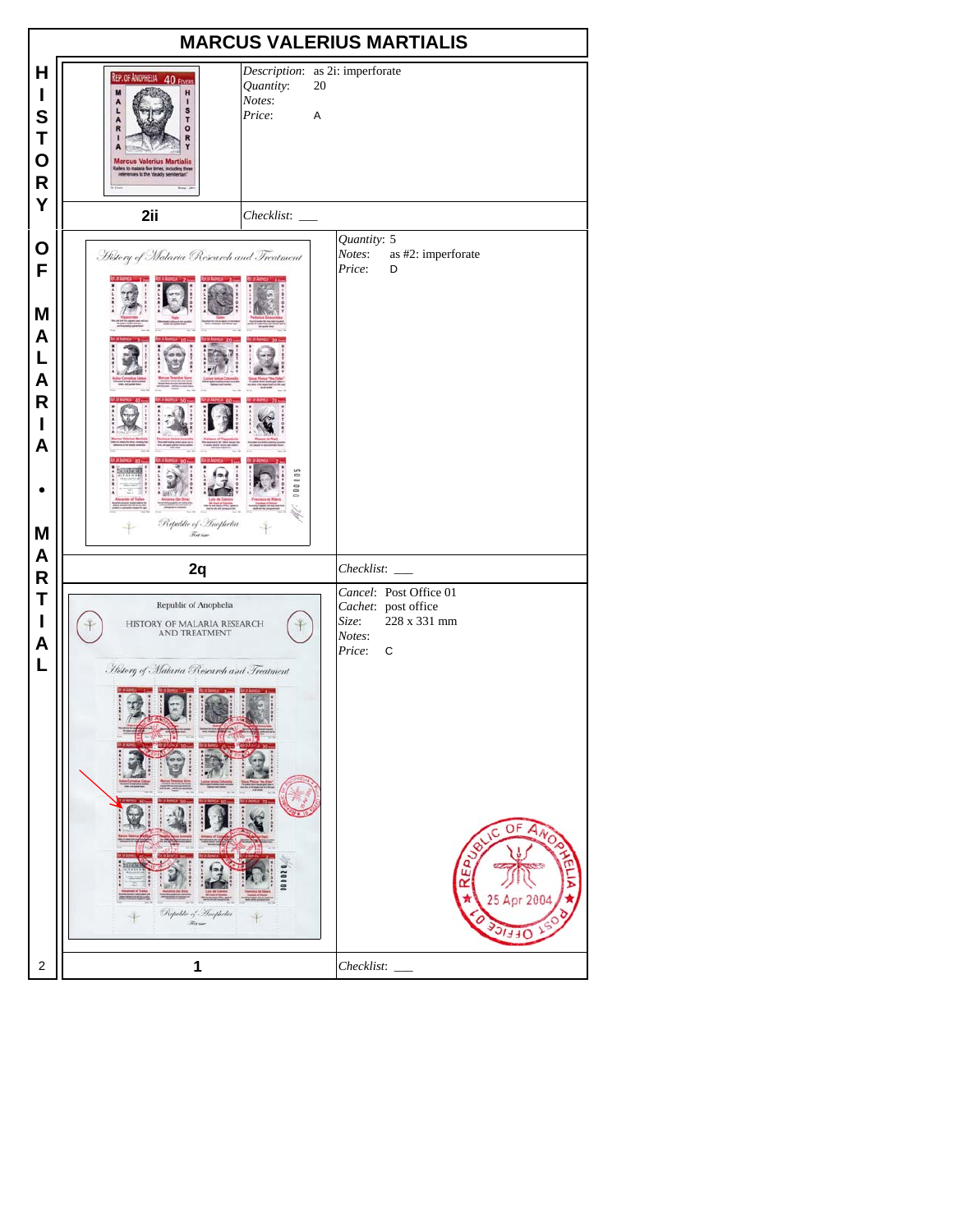| <b>MARCUS VALERIUS MARTIALIS</b>                    |                                                                                                                           |                                                                                    |  |          |                                                                                                                          |                                                                    |  |
|-----------------------------------------------------|---------------------------------------------------------------------------------------------------------------------------|------------------------------------------------------------------------------------|--|----------|--------------------------------------------------------------------------------------------------------------------------|--------------------------------------------------------------------|--|
| н<br><b>SPAIN</b>                                   |                                                                                                                           |                                                                                    |  |          |                                                                                                                          |                                                                    |  |
| <b>MA-I-HISPANIA</b><br>ORREOS<br>Martial lecturing | <b>Issue Date:</b><br>Designer:<br>Producer:<br>Process:<br>Quantity:<br>Perforations: 13<br>Purpose:<br>Notes:<br>Price: | June 25, 1974<br>F. N. M. T.<br>engraved<br>honor Martial<br>history in Spain<br>A |  |          | from an 8-stamp issue featuring Roman architecture and                                                                   | $\mathbf{I}$<br>S<br>Τ<br>O<br>R<br>Y<br>О                         |  |
| 1813                                                | Checklist:                                                                                                                |                                                                                    |  |          | unused _ used _ fdc _ other _                                                                                            | F                                                                  |  |
| ROMA + HISPANIA<br>PRIMER DIA DE CIRCULACION<br>1   |                                                                                                                           |                                                                                    |  | Price: B | Cancel: Madrid<br>Cachet: S. F. C.<br>Size: 169 x 99 mm<br>Notes: 1813 and additional values<br>from issue<br>Checklist: | M<br>A<br>L<br>Α<br>R<br>L<br>A<br>Μ<br>A<br>R<br>Τ<br>L<br>A<br>L |  |
|                                                     |                                                                                                                           |                                                                                    |  |          |                                                                                                                          | 3                                                                  |  |